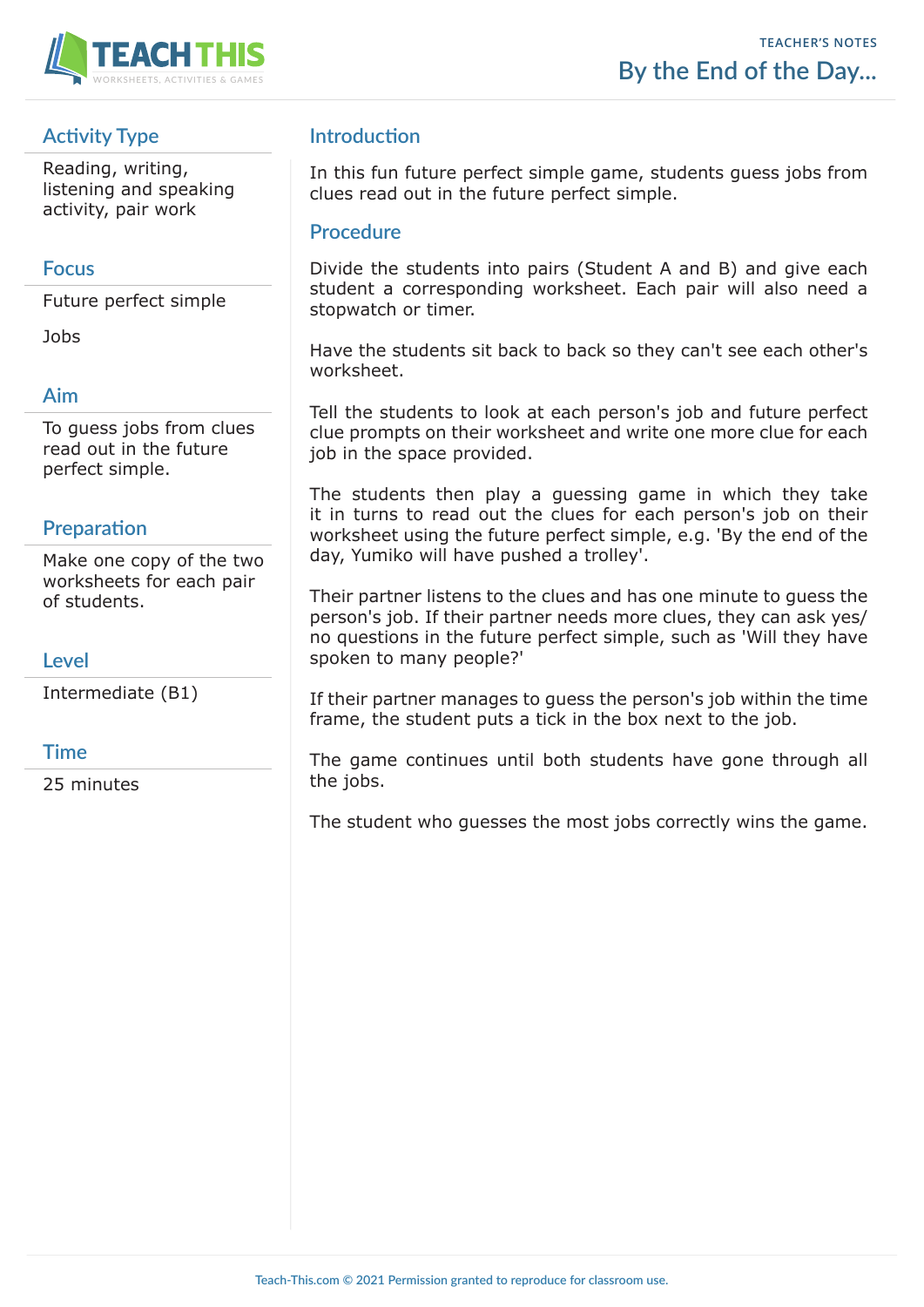

| <b>Student A</b> |  |
|------------------|--|
|------------------|--|

| <b>Todd</b> (barber)                | <b>Yumiko</b> (air hostess)              |  |
|-------------------------------------|------------------------------------------|--|
| By the end of the day,              | By the end of the day,                   |  |
| Todd / chat / to many people.       | Yumiko / push / a trolley.               |  |
| he / shave / many beards.           | she / serve / a lot of drinks.           |  |
| he / sweep / lots of hair.          | she / greet / many people.               |  |
|                                     |                                          |  |
| <b>Ron</b> (referee)                | <b>Dan</b> (dog-walker)                  |  |
| By the end of the day,              | By the end of the day,                   |  |
| Ron / hear / people cheer.          | Dan / spend / a lot of time in the park. |  |
| he / run / a lot.                   | he / walk / very far.                    |  |
| he / blow / a whistle many times.   | he / hold / many leads.                  |  |
|                                     |                                          |  |
| <b>Connie</b> (cleaner)             | Pete (plumber)                           |  |
| By the end of the day,              | By the end of the day,                   |  |
| Connie / wipe / many surfaces.      | Pete / visit / many houses.              |  |
| she / mop / many floors.            | he / see / a lot of bathrooms.           |  |
|                                     |                                          |  |
| she / use / a vacuum cleaner.       | he / repair / many pipes.                |  |
|                                     |                                          |  |
| Mohamed (porter)                    | <b>Diego</b> (priest)                    |  |
| By the end of the day,              | By the end of the day,                   |  |
| Mohamed / meet / a lot of tourists. | Diego / give / people bread.             |  |
| he / carry / lots of luggage.       | he / hear / many people confess.         |  |
| he / receive / a few tips.          | he $/$ say $/$ a lot of prayers.         |  |